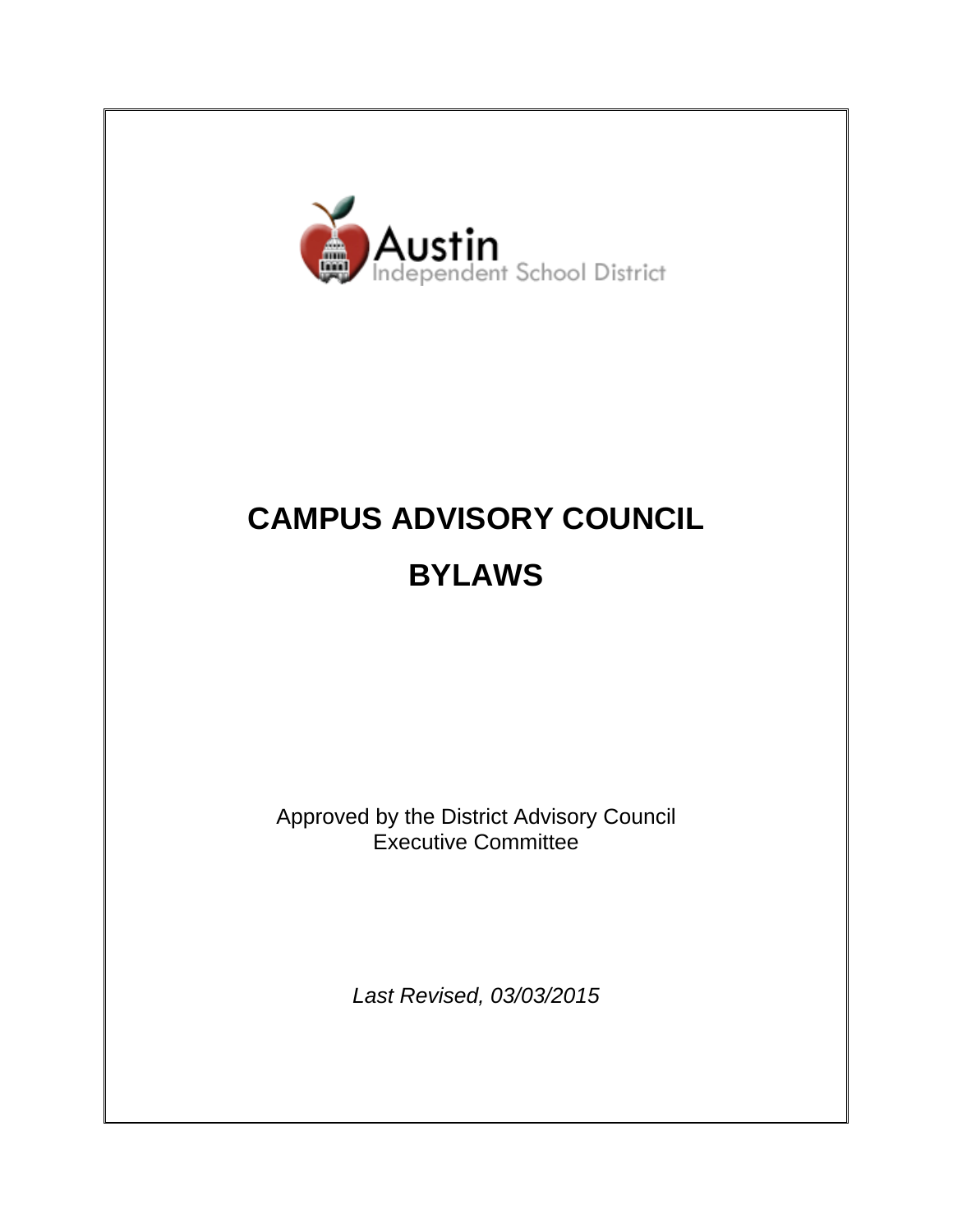#### **Article I: Establishment**

*Section One. Statute and Policy.* Each school in the district is required in Chapter 11, Subchapter F, of the Texas Education Code, to establish and maintain a campus-level advisory council. Accordingly, Campus Advisory Councils (CACs) of the Austin Independent School District are established by the Board of Trustees in policies BQB(Legal) and BQB(Local) and maintained by the Superintendent. Under policy BDF(Local), the Coordinator of District Advisory Bodies, designated by the Superintendent, provides general oversight of CACs.

*Section Two. Limitations.* A CAC shall be an advisory body, and shall serve to provide guidance and counsel and such other assistance as specifically listed in state law and district policy to the Principal. A CAC shall have no power to expend public funds, enter into contracts, or otherwise place obligation or liability upon the district.

*Section Three. Bylaws.* It shall be the responsibility of the District Advisory Council (DAC) Executive Committee, in consultation with the Coordinator of District Advisory Bodies, to establish and amend the CAC Bylaws.

## **Article II: Purpose and Responsibilities**

According to state law, district policy, and the direction of the Board of Trustees, the CAC shall have the following responsibilities:

- 1. To hold regular meetings.
- 2. To provide input into campus-level decisions pertaining to the areas of planning, budgeting, curriculum, staffing patterns, staff development, and school organization.
- 3. To address all pertinent federal requirements.
- 4. To provide assistance to the Principal in reviewing district and campus data and in preparing the annual Campus Improvement Plan, including the campus staff development plan, and addressing dropout prevention as appropriate.
- 5. To hold one public meeting per year after receipt of the annual campus performance report from the Texas Education Agency (TEA) for the purpose of discussing campus performance and performance objectives.
- 6. To ensure that systematic measures are in place to obtain input from the community, parents, and staff, and to provide information to those persons and organizations regarding the work of the CAC.
- 7. To provide comments on campus-level waiver requests to the Board of Trustees prior to Board approval of such waiver requests to the Commissioner of Education.
- 8. To provide advice and counsel in the development of the process and performance criteria for appraising teachers, if the district chooses not to use the appraisal process and performance criteria developed by TEA.

#### **Article III: Meetings**

*Section One. Regular Meetings.* The CAC shall hold its first meeting of the year in August or September, in synch with the beginning of the school year. At a minimum, the CAC shall hold eight regular meetings per year, unless subject to Section Four of this Article. Regular CAC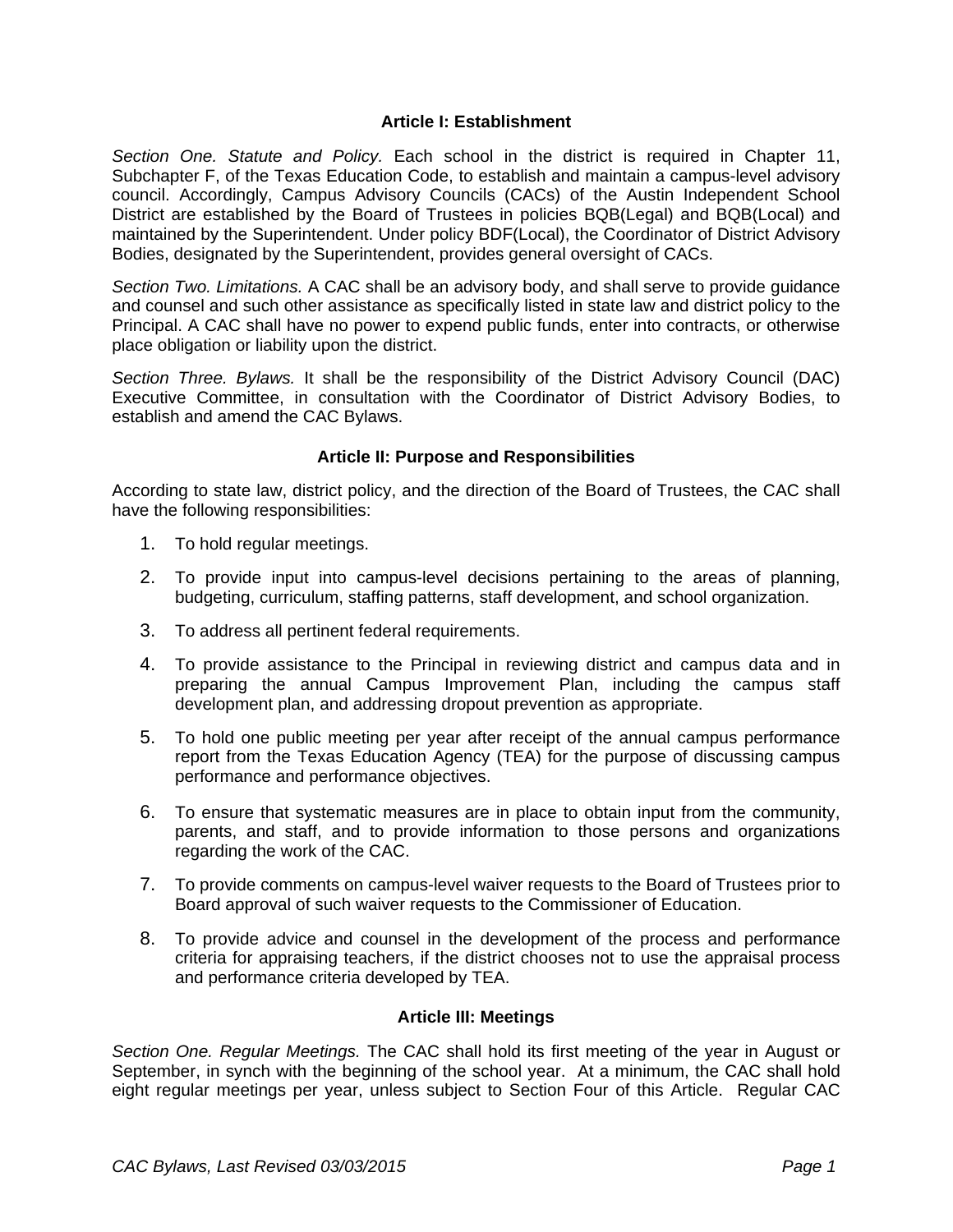meetings shall not conflict with regular meetings of the DAC (which are on the third Tuesdays of the month).

*Section Two. Additional Meetings*. If necessary, the Principal and Co-Chairs, or a majority of the CAC, may call additional meetings. Members shall be given sufficient notice of additional meetings. Additional meetings shall not conflict with regular meetings of the DAC.

*Section Three. Committee Meetings.* The CAC may establish committees from time to time on any matter as deemed necessary or appropriate. Committee memberships shall not constitute a quorum of the CAC. The CAC Co-Chairs may designate a committee chair to facilitate committee meetings. Unless otherwise directed by the CAC Co-Chairs, committee meetings shall be held at the discretion of the committee members. Committees shall report findings or recommendations to the CAC.

*Section Four. Cancellation of Meetings.* If necessary, the Principal and Co-Chairs may cancel any meeting of the CAC with good cause (i.e., inclement weather or emergency situation), and determine if the meeting should be rescheduled. Members shall be given the reason for meeting cancellations, and be given sufficient notice of cancelled or rescheduled meetings.

*Section Five. Open Meetings.* All regular and other plenary meetings of the CAC shall be open to the public. Committee meetings may or may not be open to the public, at the discretion of the Co-Chairs. At all meetings that are open to the public, the Co-Chairs shall accommodate visitors according to the district's "Citizens Communications and Visitor Guidelines" (available on the CAC webpage at: http://archive.austinisd.org/inside/cac/). Under these guidelines, visitors may be asked to sit in a designated area. At all meetings open to the public, deliberation shall not take place on any item not specified on the posted agenda – items may be pulled or postponed, but items cannot be added.

*Section Six. Citizens Communications.* For all regular and other plenary meetings of the CAC, time at the beginning of the meeting shall be set aside for citizens communications. This time is specifically for non-members to make comments to the CAC. The Co-Chairs may limit the time for citizens communications and the time given to individual speakers. The Co-Chairs shall ensure that the district's "Citizens Communications and Visitor Guidelines" are applied. Under these guidelines, except for requests for clarification, dialogue shall not occur between speakers and members. If the CAC is interested in hearing more from a speaker, the speaker may be invited to a future meeting and placed on the agenda specifically for that purpose. Or, the CAC may call a special meeting specifically for the purpose of open dialogue with non-members (e.g., a "community conversation"), but it must be posted for discussion on a specific topic or topics.

*Section Seven. Quorum.* For all regular and other plenary meetings of the CAC, a quorum shall be the majority of the current membership (vacancies are not counted for the purpose of determining a quorum). Meetings may still be held without a quorum for purposes of presentations or discussion. However, no consensus decision or vote of the membership shall take place without a quorum.

*Section Eight. Attendance.* Member attendance shall be monitored by the Co-Chairs, who shall work with members to try and resolve any attendance problems. More than three absences within a one-year period may result in dismissal by the Co-Chairs.

*Section Nine. Actions.* Actions refer to consensus agreements or formal votes of the CAC. Preferably, actions shall be through consensus. However, if a clear consensus cannot be obtained, actions shall be through a majority vote. Each member shall be entitled to one vote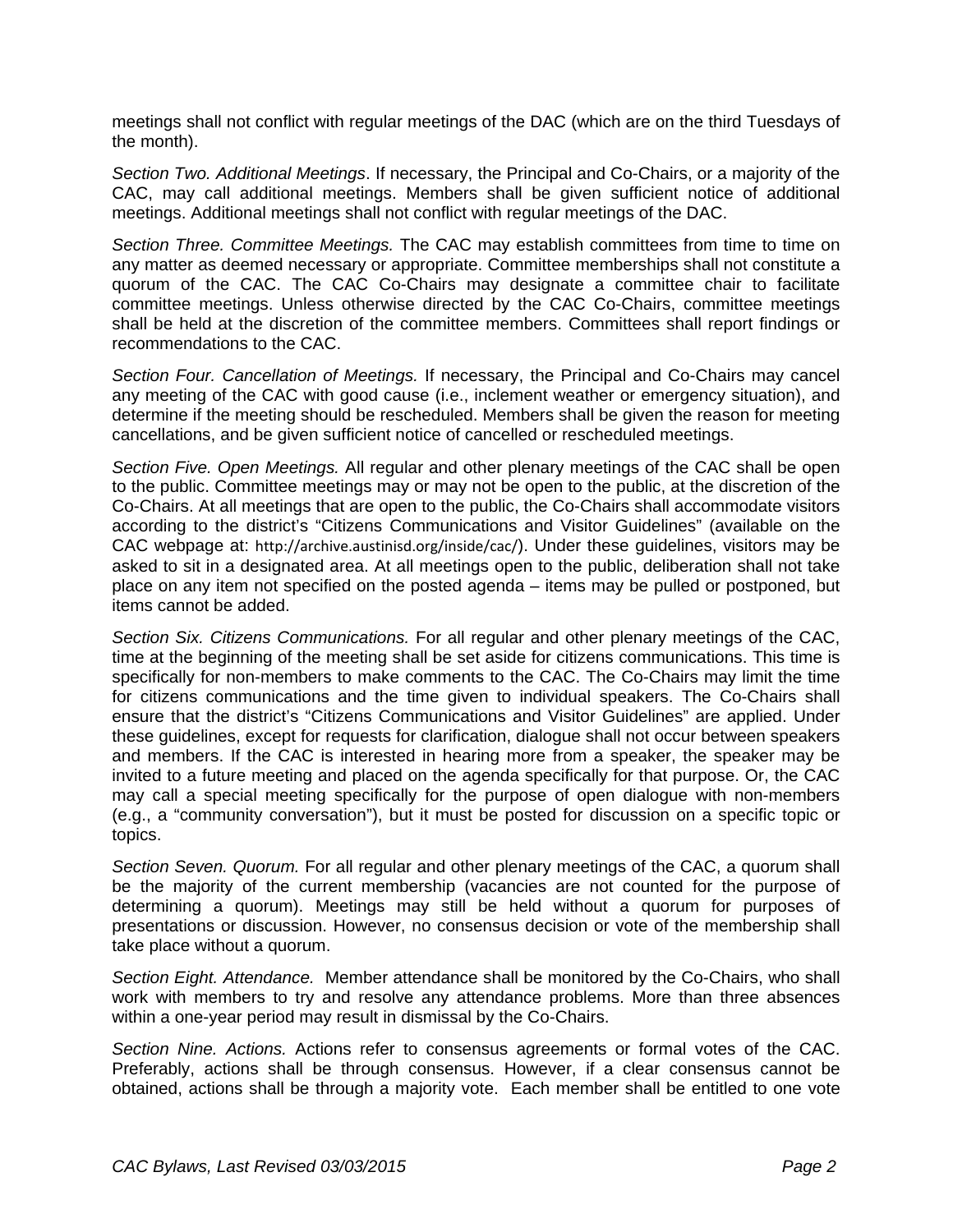per motion. Proxy voting and absentee ballots shall not be permitted; a member must be present to vote.

*Section Ten. Agenda Development.* Agenda items for regular and other plenary meetings of the CAC shall be determined by the Co-Chairs in consultation with the Principal. Also, a majority of the CAC may place an item on an upcoming agenda.

*Section Eleven. Agenda Content.* Agendas for regular and other plenary meetings of the CAC shall include the date, expected start and end times, location, citizens communications, and topics to be addressed. (Sample agendas are available on the CAC webpage, at: http://archive.austinisd.org/inside/cac/.) There shall be no generic headings on the agenda – such as "New Business," "Old Business," or "Other Business" – unless there are bullets under such headings to specify what is to be addressed. As stated under Section Five of this Article, deliberation shall not take place on any item not specified on the posted agenda – an "open agenda" is not allowable. However, it is allowable to have a posted item such as "Brief Announcements from Members."

*Section Twelve. Agenda Posting.* At a minimum, agendas shall be posted in a place readily viewable by the public at all times (e.g., a main entrance door with a glass panel). Agendas shall be posted at least 72 hours in advance of the meeting. It is also highly encouraged that CAC meetings be more widely announced through such campus media as bulletin boards, websites, newsletters, email distribution lists, and marquees.

*Section Thirteen. Minutes.* For all regular and other plenary meetings of the CAC, minutes shall be prepared. Minutes shall include the location of the meeting, times for call to order and adjournment, member and other attendance, a record of any actions, and a high-level summary of the meeting proceedings (i.e., minutes are not intended to be lengthy accounts of the meeting, rather highlights). Minutes must be approved by the CAC. The most current minutes must be posted at the school in a place viewable by staff and the public during normal business hours (e.g., a bulletin board in or adjacent to the school office).

*Section Fourteen. Records Maintenance.* At a minimum, copies of agendas and approved minutes shall be maintained by the campus for a period of two years, and made available for viewing by the public upon request.

## **Article IV: Membership**

*Section One. Restrictions.* The following restrictions apply to CAC membership:

- 1. Parent representatives must live within the district, and must be a custodial parent or guardian of a student currently enrolled in the CAC's school. Parent representatives shall not also be employees of the district.
- 2. Professional staff representatives must be assigned to the CAC's school. Professional staff representatives are not campus administrators, and are primarily classroom teachers. At least two-thirds of the professional staff representatives must be classroom teachers. At least one professional staff representative must have an expertise in Special Education. Only if these requirements have been met may professional staff representative positions be filled by other professional staff.
- 3. Classified staff representatives must be assigned to the CAC's school.
- 4. The business representative must be able to speak on behalf of a business. Businesses do not include public sector agencies, but may include non-profit or not-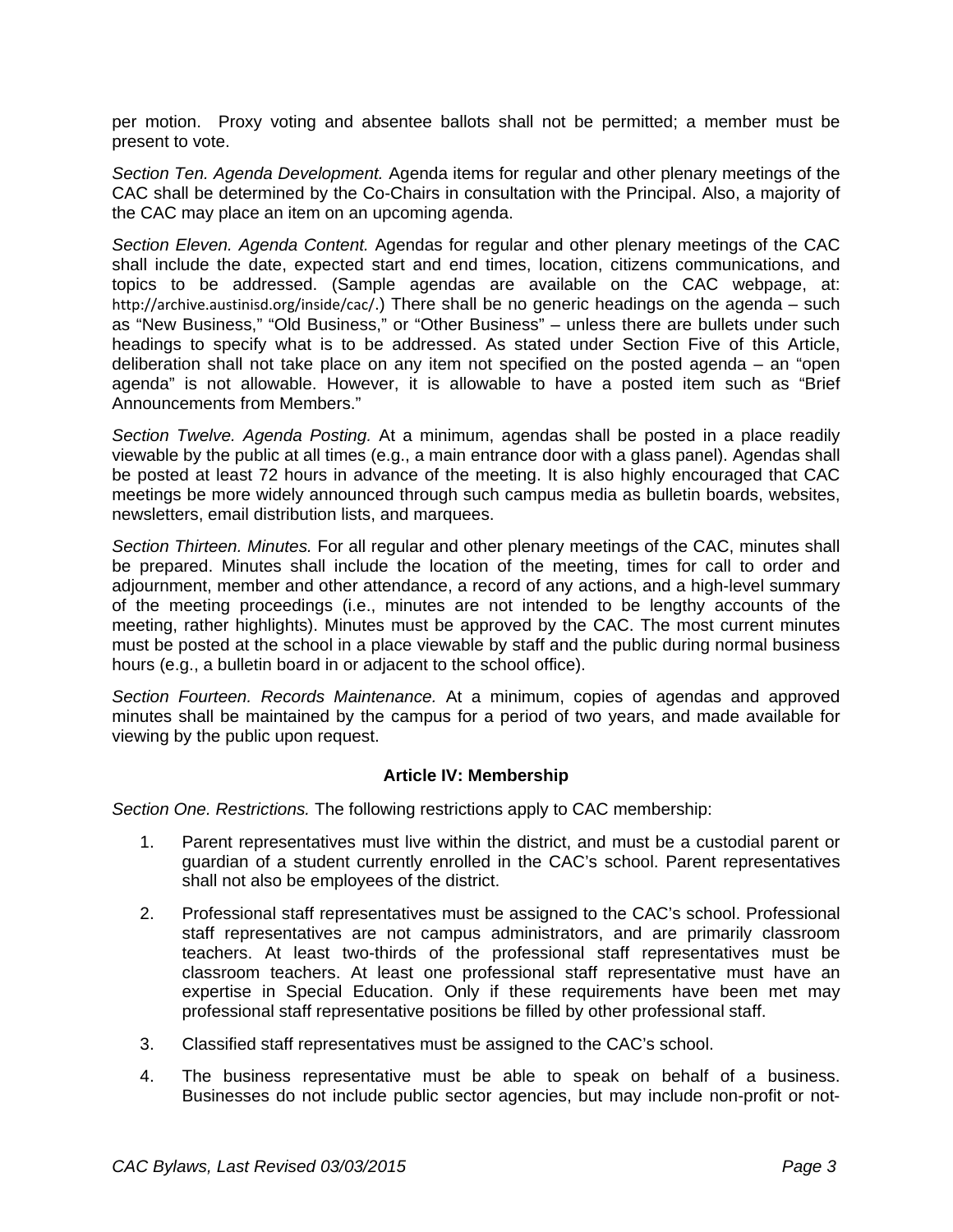for-profit entities. The business representative need not live or work within the district. The business representative may also be a parent.

- 5. The community representative must live within the district and be at least 18 years of age. The community representative shall not also be a parent or district employee.
- 6. The community representative and the business representative shall not be the same person.
- 7. The following persons may not serve on a given school's CAC at the same time:
	- Both parents or guardians of a student in that school
	- A student in that school and his parent or guardian
	- Sibling students in that school
	- Other close relatives

*Section Two. Member Selection.* The Principal shall select the professional staff representative required to have an expertise in Special Education. The Principal and Co-Chairs shall work together to select parent, community, and business members. Candidates for these positions must submit to the campus office a completed CAC membership application form (available on the CAC webpage at: http://archive.austinisd.org/inside/cac/). Although received applications must be considered, submitting an application does not in itself guarantee a position on the CAC.

*Section Three. Member Election.* Other than the professional staff representative required to have an expertise in Special Education who is selected by the Principal, professional staff members must be elected by their peers. Students and classified staff representatives must also be elected by their peers. The Principal shall ensure that such elections are held as necessary. However, an election is not necessary if there is no competition for the membership positions. If needed, the Principal may solicit additional individuals for membership.

*Section Four. Membership Diversity.* Membership of the CAC shall strive to reflect the geographic, ethnic, gender, and economic diversity of the school community.

*Section Five. Non-Voting Members.* The Principal shall serve on the CAC as a non-voting member. One other campus administrator may also serve as a non-voting member; the total number of non-voting members shall not exceed two. Non-voting members shall not serve as CAC Co-Chairs.

*Section Six. Standard Voting Membership.* The following shall be the standard voting membership of the CAC, in accordance with the requirements of Section One of this Article. One of these voting members shall also be the PTA President or PTA member designated by the PTA President:

- 1. Six parent representatives.
- 2. Six professional staff representatives.
- 3. One classified staff representative.
- 4. One community representative.
- 5. One business representative.
- 6. For high schools, two student representatives. Middle schools may have student representatives.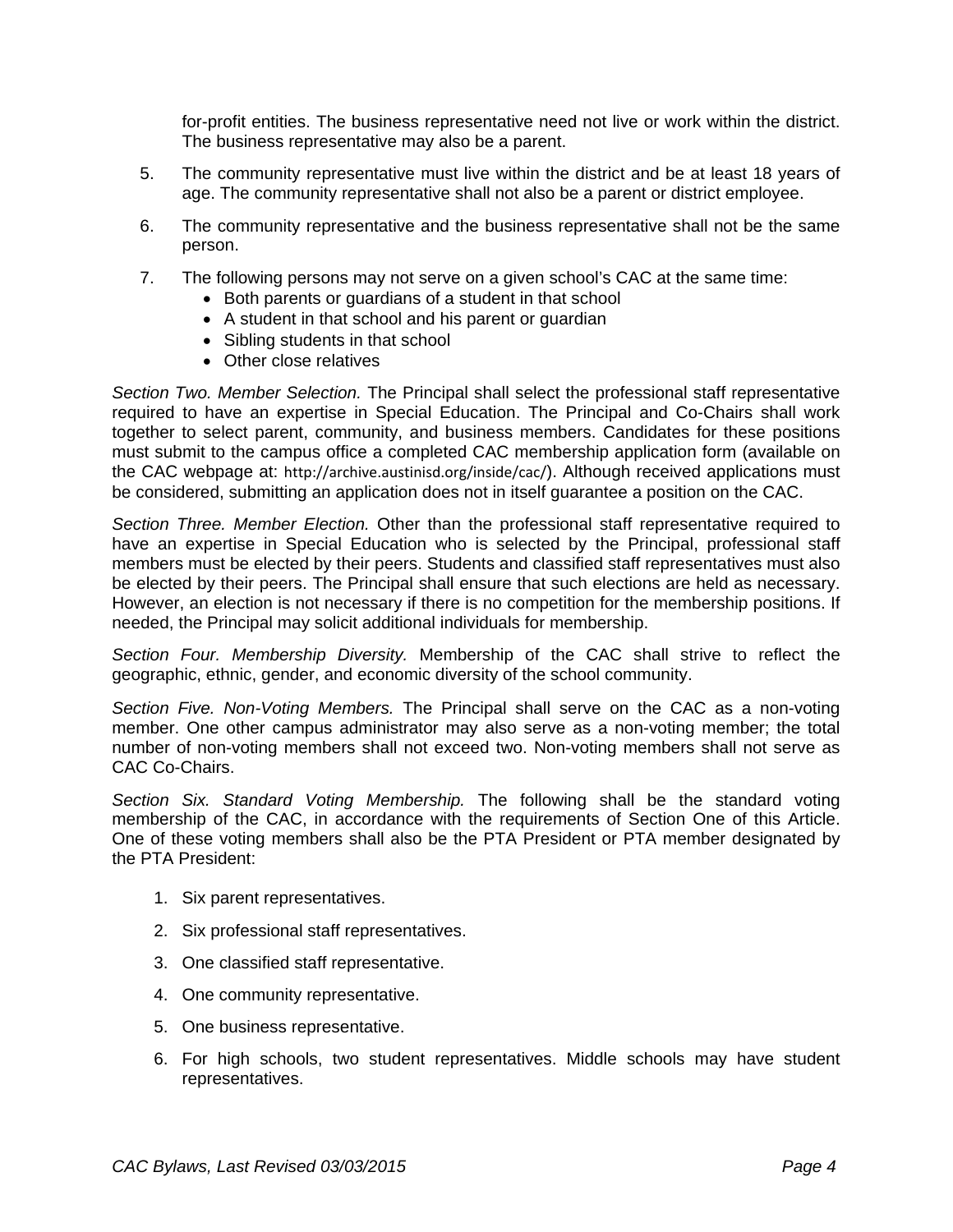*Section Seven. Exceeding Standard Voting Membership.* The Principal and Co-Chairs may determine whether the standard voting membership in Section Six of this Article is exceeded. In so doing, the Principal and Co-Chairs shall ensure an equal number of professional staff and parent representatives, and shall ensure that at least two-thirds of the professional staff representatives are classroom teachers. The total number of classified staff representatives shall not exceed two.

*Section Eight. Term of Service.* Unless subject to the provisions of Sections Nine or Ten of this Article, the term of service for a member shall be for two years, beginning the first CAC meeting of the year. Members may serve multiple terms, but renewed membership is not automatic. Members interested in serving an additional term must go through the normal process as applicable to that position (which may require submittal of an application or placement on an election ballot).

*Section Nine. Vacancies Due to Member Resignation or Dismissal.* If a member resigns or is dismissed, the position shall be filled within a reasonable time. Irrespective of the membership category, any vacancies covered under this Section are handled by the Principal and Co-Chairs.

*Section Ten. Vacancies Due to Change in Member Status.* If a member no longer meets the restrictions stated in Section One of this Article, if up to one year remains in the member's term, the member is allowed to serve out the remainder of the term; if the member chooses not to serve out the remainder of the term, the position shall be within a reasonable time. If more than one year remains in the term, the member shall not continue to serve, and the position shall be filled within a reasonable time. Irrespective of the membership category, any vacancies covered under this Section are handled by the Principal and Co-Chairs.

*Section Eleven. Role of the Principal.* The Principal shall be a non-voting member of the CAC. The principal may preside over CAC meetings only in the event that both Co-Chairs are absent. In a coordinative role, working with the Co-Chairs, the Principal shall ensure: that CAC membership is established and maintained as required; that CAC meetings are scheduled and held as required; that CAC agendas are provided with required minimum content; that the CAC receives the information and resources as are necessary and reasonable to accomplish its charge; that CAC records are maintained, shared with campus staff, and made accessible to the public upon request; and that new CAC members receive training as required. In ultimately making decisions affecting the campus, the Principal shall carefully consider input from the CAC. Should any decision of the Principal differ from the input provided by the CAC, the Principal shall explain his or her reasoning to the CAC.

*Section Twelve. Member Training.* The Principal and Co-Chairs shall coordinate to ensure that CAC members receive training at least once a year through one or more of the following means: member self-training using materials on the CAC webpage; campus-based training using materials on the CAC webpage; training conducted at the campus by the Coordinator of District Advisory Bodies (upon request of the Principal and Co-Chairs).

*Section Thirteen. Conflict of Interest*. No individual shall be nominated for or hold a position on the CAC if that individual has a direct pecuniary interest in the recommendations of that committee and decisions made by the district. Even the appearance of a conflict of interest should be avoided if at all possible. A lone agenda item shall not be cause for the elimination of an individual's membership; however, any such individual shall refrain from participation in decisions and voting as to that issue. Any cases of conflict of interest shall be referred to the Coordinator of District Advisory Bodies for possible action.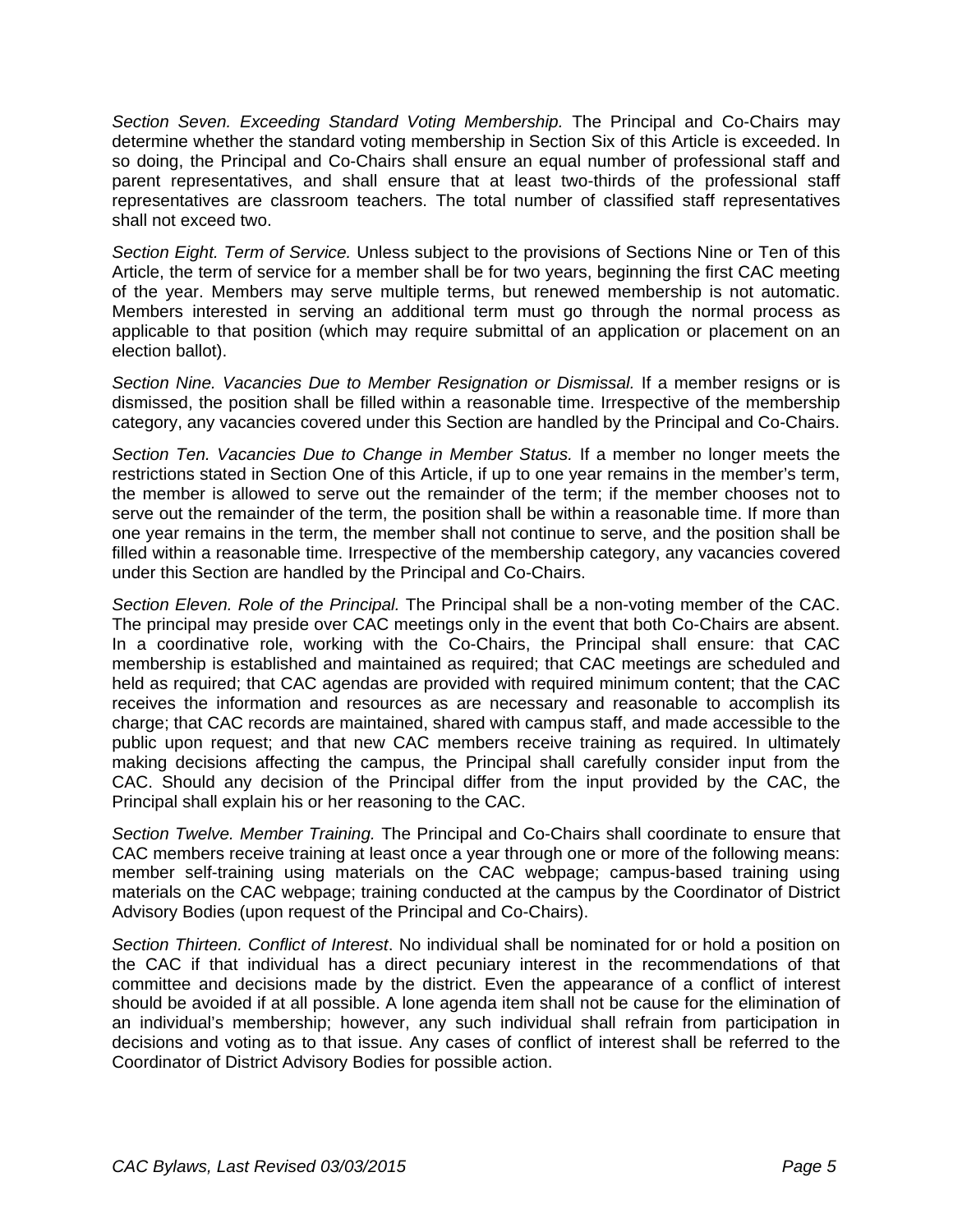*Section Fourteen. Conduct.* CAC members shall conduct themselves at all times with courtesy and respect to other members, visitors, and district staff. In meetings, members must be recognized by the Co-Chairs before speaking, and otherwise respect the order maintained by the Co-Chairs. Unless otherwise authorized by the CAC, members shall not speak for the CAC; and, unless otherwise authorized by the administration, members shall not speak for the district. Members, by their comments and/or actions, shall not reflect badly on the CAC. Any cases of misconduct shall be referred to the Coordinator of District Advisory Bodies for possible action.

*Section Fifteen. Undue Advantage.* CAC members shall not use their position to gain or attempt to gain an undue advantage for themselves or anyone else. (As examples, it would be considered an undue advantage if a person included his or her membership in the CAC in the reasoning for allowing a student entry into a particular program; however, it would not be considered an undue advantage for a person to include CAC membership on his or her resume.) Any cases of undue advantage shall be referred to the Coordinator of District Advisory Bodies for possible action.

## **Article V: Co-Chairs and Secretary**

*Section One. Election of Co-Chairs.* The CAC shall elect from its voting membership two Co-Chairs, each to serve one-year terms. However, an election is not required if there is no competition for a position. Co-Chairs may serve multiple terms. Unless subject to Section Four of this Article, Co-Chair elections shall occur during the second regular meeting of the year.

*Section Two. Co-Chairs.* One Co-Chair shall be an employee of the district and one shall not. The responsibilities of the Co-Chairs shall include:

- 1. With the Principal, developing agendas for regular and other plenary CAC meetings.
- 2. Presiding at all meetings of the CAC (note that information on effective leadership and basic parliamentary procedure is available on the CAC webpage, at http://archive.austinisd.org/inside/cac/.):
	- Calling meetings to order and adjourning meetings
	- Ensuring that the posted agenda is followed (items on the agenda may be pulled or postponed, but not items may be added)
	- Ensuring that the district's "Citizens Communications and Visitor Guidelines" are followed
	- Ensuring that meetings are conducted in an orderly manner according to "Robert's Rules of Order, Newly Revised" (timekeeping and parliamentary responsibilities may be delegated to other members)
	- Recognizing members or other attendees to speak
	- Declaring members or other attendees out of order
	- Ensuring that members have equal opportunity to speak (the presiding Co-Chair may need to limit the time given to members to speak)
- 3. Monitoring member attendance and working with members to try and resolve any attendance problems.
- 4. Signing all letters, reports, and other communications on behalf of the CAC.
- 5. With the Principal, selecting parent, community, and business members.
- 6. Performing other responsibilities as may be prescribed by the CAC.